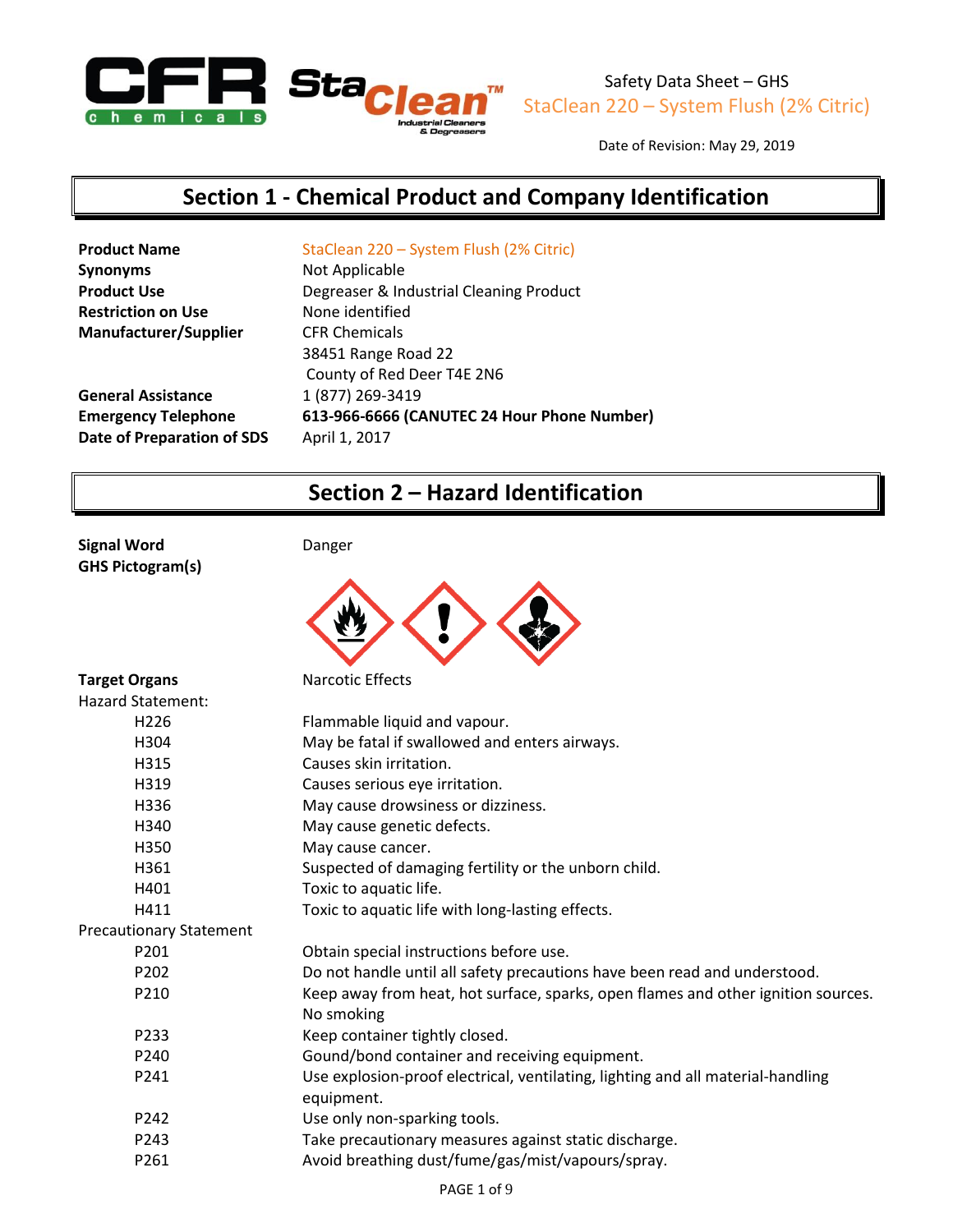



Date of Revision: May 29, 2019

| P264                            | Wash skin thoroughly after handling.                                                                                                |
|---------------------------------|-------------------------------------------------------------------------------------------------------------------------------------|
| P271                            | Use only outdoors or in a well-ventilated area.                                                                                     |
| P273                            | Avoid release to the environment.                                                                                                   |
| P280                            | Wear protective gloves/eye protection/face protection.                                                                              |
| Response                        |                                                                                                                                     |
| P321                            | Specific treatment: See Response Statements on this label.                                                                          |
| $P301 + P310$                   | IF SWALLOWED: Immediately call a POISON CENTRE / DOCTOR.                                                                            |
| P302 + P352                     | IF ON SKIN: Wash with plenty of water.                                                                                              |
| P303 + P361 + P353              | IF ON SKIN (OR HAIR): Take off immediately all contaminated clothing. Rinse skin<br>with water/shower.                              |
| $P304 + P340$                   | IF INHALED: Remove person to fresh air and keep comfortable for breathing.                                                          |
| P305 + P331 + P338              | IF IN EYES: Rinse cautiously with water for several minutes. Remove contact<br>lenses, if present and easy to do. Continue rinsing. |
| $P308 + P313$                   | If exposed or concerned: Get medical advice/attention.                                                                              |
| P312                            | Call a POISON CENTRE or doctor/physician if you feel unwell.                                                                        |
| P331                            | DO NOT induce vomiting.                                                                                                             |
| P332 + P313                     | If skin irritation occurs: Get medical advice/attention.                                                                            |
| P337 + P313                     | If eye irritation persists: Get medical advice/attention.                                                                           |
| $P362 + P364$                   | Take off contaminated clothing and wash before reuse.                                                                               |
| P370 + P378                     | In case of fire: Use dry sand, dry chemical, or alcohol-resistant foam to extinguish                                                |
| P391                            | Collect spillage                                                                                                                    |
| Storage                         |                                                                                                                                     |
| $P403 + P233$                   | Store in well-ventilated place. Keep container tightly closed.                                                                      |
| $P403 + P235$                   | Store in well-ventilated place. Keep cool.                                                                                          |
| P405                            | Store locked up.                                                                                                                    |
| Disposal                        |                                                                                                                                     |
| P501                            | Dispose of contents/container to an approved waste disposal unit.                                                                   |
| <b>GHS Classification</b>       | Flammable liquids (Category 3)                                                                                                      |
|                                 | Skin corrosion/irritation (Category 2)                                                                                              |
|                                 | Serious eye damage/eye irritation (Category 2A)                                                                                     |
|                                 | Mutagenicity (Category 1B)                                                                                                          |
|                                 | Carcinogenicity (Category 1B)                                                                                                       |
|                                 | Reproductive Toxicity (Category 2)                                                                                                  |
|                                 | Specific target organ toxicity - single exposure (Category 3)                                                                       |
|                                 | Aspiration hazard (Category 1)                                                                                                      |
|                                 | Hazardous to the aquatic environment, acute hazard (Category 2)                                                                     |
|                                 | Hazardous to the aquatic environment, acute chronic (Category 2)                                                                    |
| <b>HMIS Classification</b>      |                                                                                                                                     |
| <b>Health Hazard</b>            | 2                                                                                                                                   |
| <b>Chronic Health Hazard</b>    | *                                                                                                                                   |
| Flammability                    | 3                                                                                                                                   |
| <b>Physical Hazards</b>         | 0                                                                                                                                   |
| <b>Potential Health Effects</b> |                                                                                                                                     |
| <b>Inhalation</b>               | May be harmful if inhaled. Causes respiratory tract irritation.                                                                     |
| <b>Skin</b>                     | Causes skin irritation.                                                                                                             |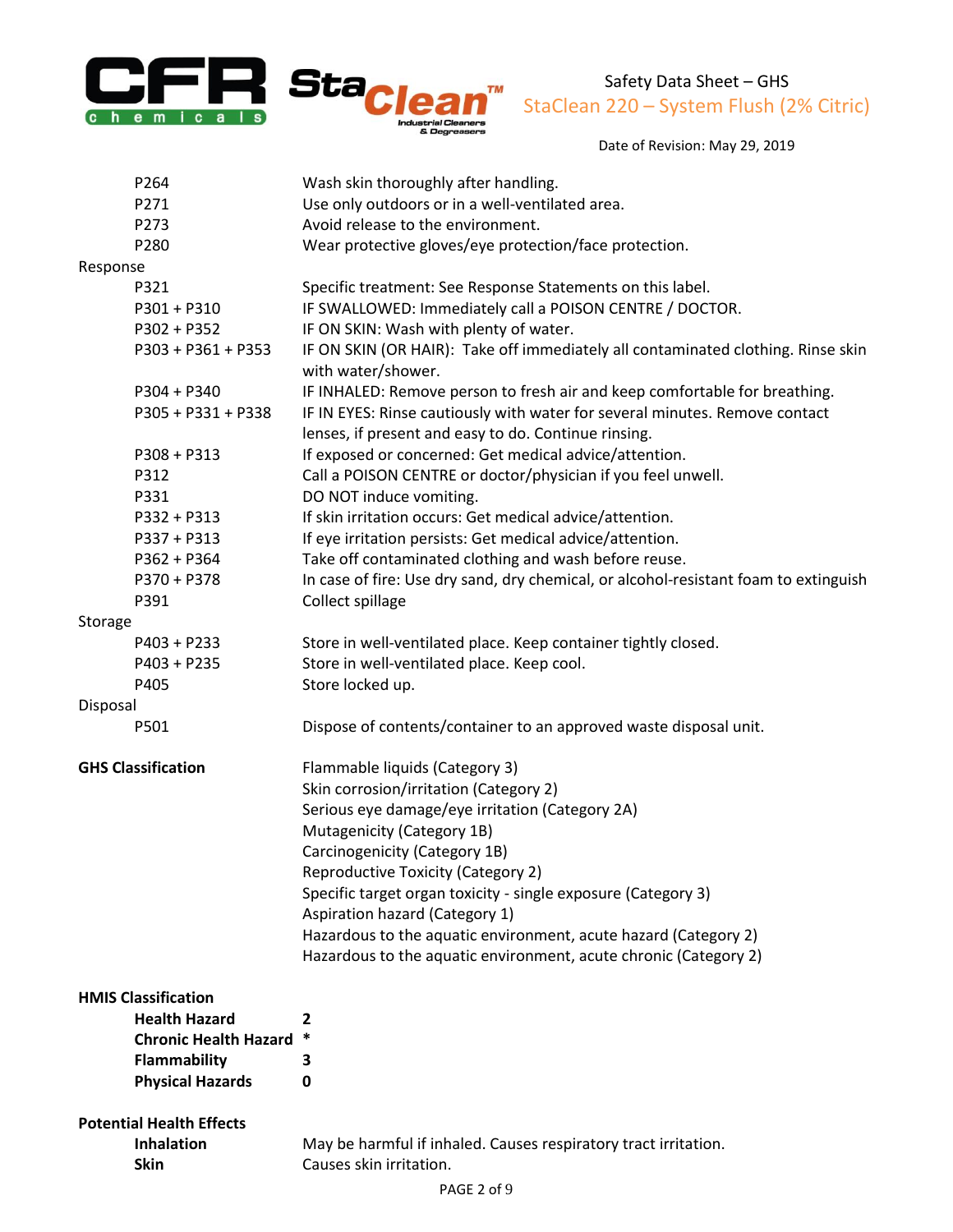

Date of Revision: May 29, 2019

**Eye** Causes serious eye irritation. **Ingestion** May be harmful if swallowed.

# **Section 3 – Composition Information on Ingredients**

| <b>HAZARDOUS INGREDIENT</b>                              | <b>Hazardous Ingredient, Synonyms</b>                                                                                                            | <b>PERCENT</b> | <b>CAS NUMBER</b> |
|----------------------------------------------------------|--------------------------------------------------------------------------------------------------------------------------------------------------|----------------|-------------------|
| Naptha, petroleum, heavy<br>catalytic reformed**         | Heavy aromatic naptha; Heavy aromatic naptha,<br>gasoline re-run overhead; Aromatic hydrocarbon<br>mixture                                       | $5 - 20%$      | 64741-68-0        |
| Isopropyl Alcohol                                        | 2-propanol; IPA; Isopropyl Alcohol; 1-<br>methylethanol; 1-methylethyl alcohol; 2-<br>hydroxypropane; i-propanol; propan-2-ol; sec-<br>propanol. | $1 - 5%$       | 67-63-0           |
| Terpene Hydrocarbon                                      | Not Applicable                                                                                                                                   | $5 - 15%$      | 5989-27-5         |
| <b>Ethoxylated Alcohol</b>                               | Not Applicable                                                                                                                                   | $1 - 5%$       | 68439-46-3        |
| Formaldehyde, polymer with 4-<br>nonylphenol and oxirane | Not Applicable                                                                                                                                   | $1 - 5%$       | 30846-35-6        |
| Citric Acid                                              | 2-Hydroxypropane-1,2,3-tricarboxylicacid                                                                                                         | $0 - 2%$       | 77-92-9           |
|                                                          | $*$ = Various $**$ = Mixture $***$ = Proprietary                                                                                                 |                |                   |
| <b>Chemical Formula</b>                                  | Mixture                                                                                                                                          |                |                   |

# **Section 4 - First Aid Measures**

| <b>Inhalation</b>   | Move victim to fresh air and keep at rest in a position comfortable for breathing.<br>If it is suspected that vas of vapour is still present, the rescuer should wear an<br>appropriate mask or self-contained breathing apparatus. If not breathing, if<br>breathing is irregular, or if respiratory arrest occurs, provide artificial respiration<br>or oxygen by trained personnel. It may be dangerous to the person providing aid<br>to give mouth-to-mouth resuscitation. Get medical attention. If necessary, call a<br>poison centre or physician. If unconscious, place in recovery position and get<br>medical attention immediately. Maintain an open airway. Loosen tight clothing<br>such as collar, tie, belt or waistband. |
|---------------------|-------------------------------------------------------------------------------------------------------------------------------------------------------------------------------------------------------------------------------------------------------------------------------------------------------------------------------------------------------------------------------------------------------------------------------------------------------------------------------------------------------------------------------------------------------------------------------------------------------------------------------------------------------------------------------------------------------------------------------------------|
| <b>Eye Contact</b>  | Immediately flush eyes with plenty of water, occasionally lifting the upper and<br>lower lids. Check for and remove contact lenses. Continue to rinse for at least 10<br>minutes. Get medical attention.                                                                                                                                                                                                                                                                                                                                                                                                                                                                                                                                  |
| <b>Skin Contact</b> | Flush contaminated skin with plenty of water. Remove contaminated clothing and<br>shows. Continue to rinse for at least 10 minutes. Get medical attention. Wash<br>clothing before reuse. Clean shoes thoroughly before reuse.                                                                                                                                                                                                                                                                                                                                                                                                                                                                                                            |
| Ingestion           | Get medical attention immediately. Call a poison control centre or physician.<br>Wash out mouth with water. Remove victim to fresh air and keep at rest in a<br>position comfortable for breathing. Aspiration hazard if swallowed. Can enter<br>lungs and cause damage. Do not induce vomiting. If vomiting occurs, the head<br>should be kept low so vomit does not enter the lungs. Never give anything by<br>mouth to an unconscious person. If unconscious, place in recovery position and                                                                                                                                                                                                                                           |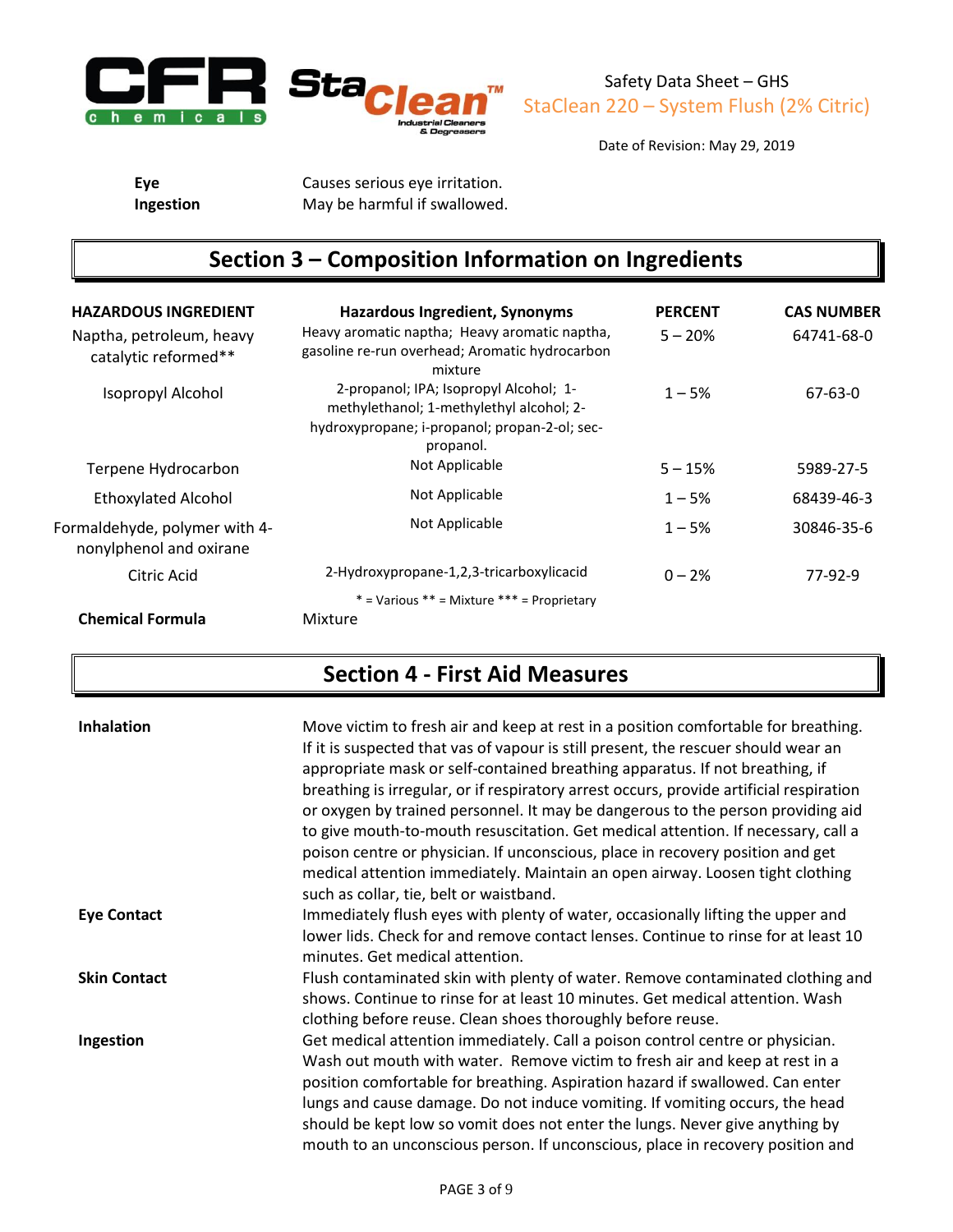

Date of Revision: May 29, 2019

get medical attention immediately. Maintain an open airway. Loosen tight clothing such as collar, tie, belt or waistband.

#### **Most Important Symptoms/Effects**

| Acute                    | No data available.     |
|--------------------------|------------------------|
| Delayed                  | No data available.     |
| <b>Note to Physician</b> | Treat symptomatically. |

## **Section 5 – Fire-Fighting Measures**

| Flash Point (°C)                                    | $39^{\circ}$ C                                                                                                                                                         |  |
|-----------------------------------------------------|------------------------------------------------------------------------------------------------------------------------------------------------------------------------|--|
| <b>Flash Point Method</b>                           | <b>PMCC</b>                                                                                                                                                            |  |
| <b>Auto Ignition Temperature</b>                    | No data available                                                                                                                                                      |  |
| <b>Conditions of Flammability</b>                   | Flammable in the presence of a source of ignition when the temperature is above<br>the flash point. Keep away from heat/sparks/open flame/ hot surface. No<br>smoking. |  |
| <b>Extinguishing Media</b>                          | Use water spray (fog), alcohol-resistant foam, dry chemical or carbon dioxide                                                                                          |  |
| <b>Unsuitable Extinguising Media Water streams.</b> |                                                                                                                                                                        |  |
| Unusual Fire/                                       |                                                                                                                                                                        |  |
| <b>Explosion Hazard</b>                             | No data available.                                                                                                                                                     |  |
| <b>Hazardous Combustion</b>                         |                                                                                                                                                                        |  |
| <b>Products</b>                                     | Carbon oxides. May release flammable gases.                                                                                                                            |  |
| <b>Special Protective Equipment and</b>             |                                                                                                                                                                        |  |
| <b>Precautions for Firefighters</b>                 | Wear appropriate protective equipment and self-contained breathing apparatus<br>with a full face-piece operated in positive pressure mode.                             |  |

# **Section 6 – Accidental Release Measures**

| <b>Personal precautions</b>      | Use personal protective equipment. Avoid breathing vapours, mist or gas. Ensure<br>adequate ventilation. Remove all sources of ignition. Evacuate personnel to safe<br>areas. Beware of vapours accumulating to form explosive concentrations.<br>Vapours can accumulate in low areas.                                                                                          |
|----------------------------------|---------------------------------------------------------------------------------------------------------------------------------------------------------------------------------------------------------------------------------------------------------------------------------------------------------------------------------------------------------------------------------|
| <b>Environmental precautions</b> | Prevent further leakage or spillage if safe to do so. Do not let product enter<br>drains. Discharge into the environment must be avoided.                                                                                                                                                                                                                                       |
| <b>Methods and materials for</b> |                                                                                                                                                                                                                                                                                                                                                                                 |
| containment and cleaning up      | Contain free liquid if possible. Pick up by covering with an activated carbon<br>absorbent or other suitable inert absorbent material (e.g. sand, sawdust, general-<br>purpose binder). Take up & place in closed containers. Ventilate area & wash spill<br>site after material pickup is complete. Contain and dispose of wash water in<br>accordance with local regulations. |

## **Section 7 – Handling and Storage**

**Precautions for safe handling** Avoid contact with skin and eyes. Avoid inhalation of vapour or mist. Keep away from sources of ignition - No smoking. Take measures to prevent the build-up of electrostatic charge.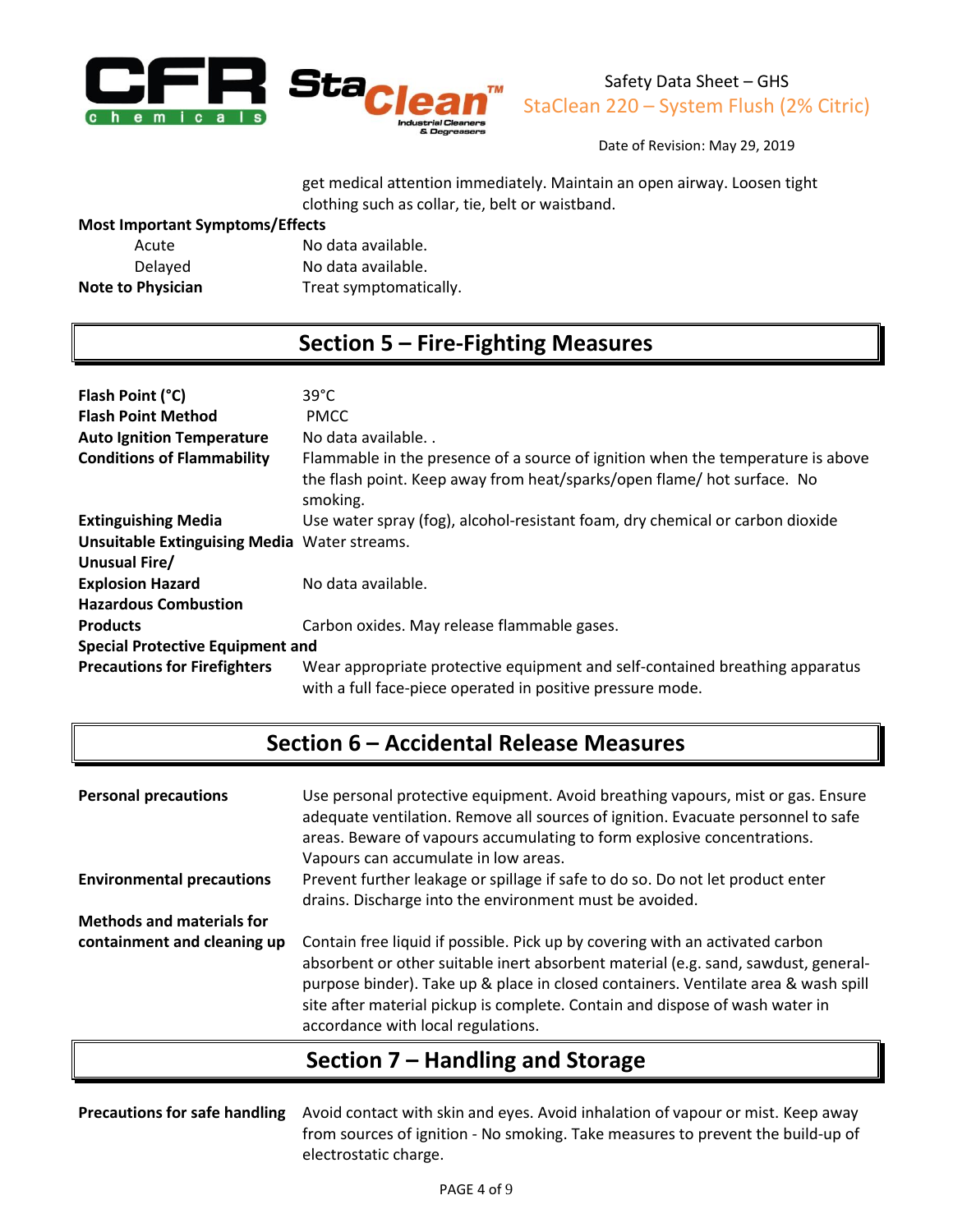



Date of Revision: May 29, 2019

**Incompatible Conditions** Heat, flames and sparks.<br>**Incompatible Materials** Strong acids. Strong base

**Conditions for safe storage** Keep container tightly closed in a dry and well-ventilated place. **Strong acids. Strong bases. Strong oxidizers.** 

### **Section 8 – Exposure Controls / Personal Protection**

| <b>Occupational Exposure Limits</b>                      |                                                                                                                                            |
|----------------------------------------------------------|--------------------------------------------------------------------------------------------------------------------------------------------|
| <b>Ingredient Name</b>                                   | <b>Exposure Limits</b>                                                                                                                     |
| Naptha, petroleum, heavy catalytic<br>reformed**         | Canada, Alberta, Occupational Health and Safety Cote (table 2: OEL)<br>Not Established                                                     |
| Isopropanol                                              | Canada, Alberta, Occupational Health and Safety Cote (table 2: OEL)<br>STEL: 400ppm<br><b>TWA: 200ppm</b>                                  |
| Terpene Hydrocarbon                                      | Canada, Alberta, Occupational Health and Safety Cote (table 2: OEL)<br>TWA: 20ppm                                                          |
| <b>Ethoxylated Alcohol</b>                               | Canada, Alberta, Occupational Health and Safety Cote (table 2: OEL)<br>Not Established                                                     |
| Formaldehyde, polymer with 4-<br>nonylphenol and oxirane | <b>ACGIH TLV</b><br>TWA: 25ppm 8 Hours<br><b>OSHA PEL</b>                                                                                  |
|                                                          | TWA: 25ppm                                                                                                                                 |
| Citric Acid                                              | Canada, Alberta OHSC Code<br>Not listed                                                                                                    |
| <b>Personal Eye/face protection</b>                      | Chemical safety glasses with side shields to prevent eye contact. As a general rule<br>do not wear contact lenses when handling chemicals. |
| <b>Skin protection</b>                                   | Wear chemical resistant gloves, impermeable protective clothing and safety<br>shoes.                                                       |
| <b>Respiratory protection</b><br><b>General hygiene</b>  | Use NIOSH approved respirators and components.                                                                                             |
| <b>Considerations</b>                                    | Handle in accordance with good industrial hygiene and safety.                                                                              |
| <b>Specific engineering controls</b>                     | Use mechanical exhaust or laboratory fumehood to avoid exposure. Safety<br>shower, eye wash, and fire extinguisher should be present.      |

# **Section 9 – Physical and Chemical Properties**

| <b>Physical State</b><br><b>Appearance &amp; Odour</b> | Liquid<br>Clear, straw to dark brown<br>colour. Aromatic odour. | <b>Water Solubility</b><br><b>Boiling Point</b> | Forms emulsion<br>$>100^{\circ}$ C |
|--------------------------------------------------------|-----------------------------------------------------------------|-------------------------------------------------|------------------------------------|
| <b>Vapour Pressure</b>                                 | Not available                                                   | <b>Boiling Point Range</b>                      | Not available                      |
| <b>Vapour Density</b>                                  | Not available                                                   | <b>Melting Point</b>                            | $0^{\circ}$ C                      |
| <b>Specific Gravity</b>                                | 0.98                                                            | <b>Freezing Point</b>                           | $0^{\circ}$ C                      |
| Partition coefficient (n-<br>octonal/water)            | No data available                                               | Lower Explosive Limit (LEL)                     | Not available                      |
| рH                                                     | No data available                                               | <b>Upper Explosive Limit (UEL)</b>              | Not available                      |
| <b>Flashpoint (Method)</b>                             | 39°C (PMCC)                                                     | <b>Auto Ignition temperature</b>                | Not available                      |
| <b>Odour Threshold</b>                                 | Not available                                                   | <b>Evaporation Rate</b>                         | Not available                      |
| <b>Flammability (Solid, Gas)</b>                       | Not available                                                   |                                                 |                                    |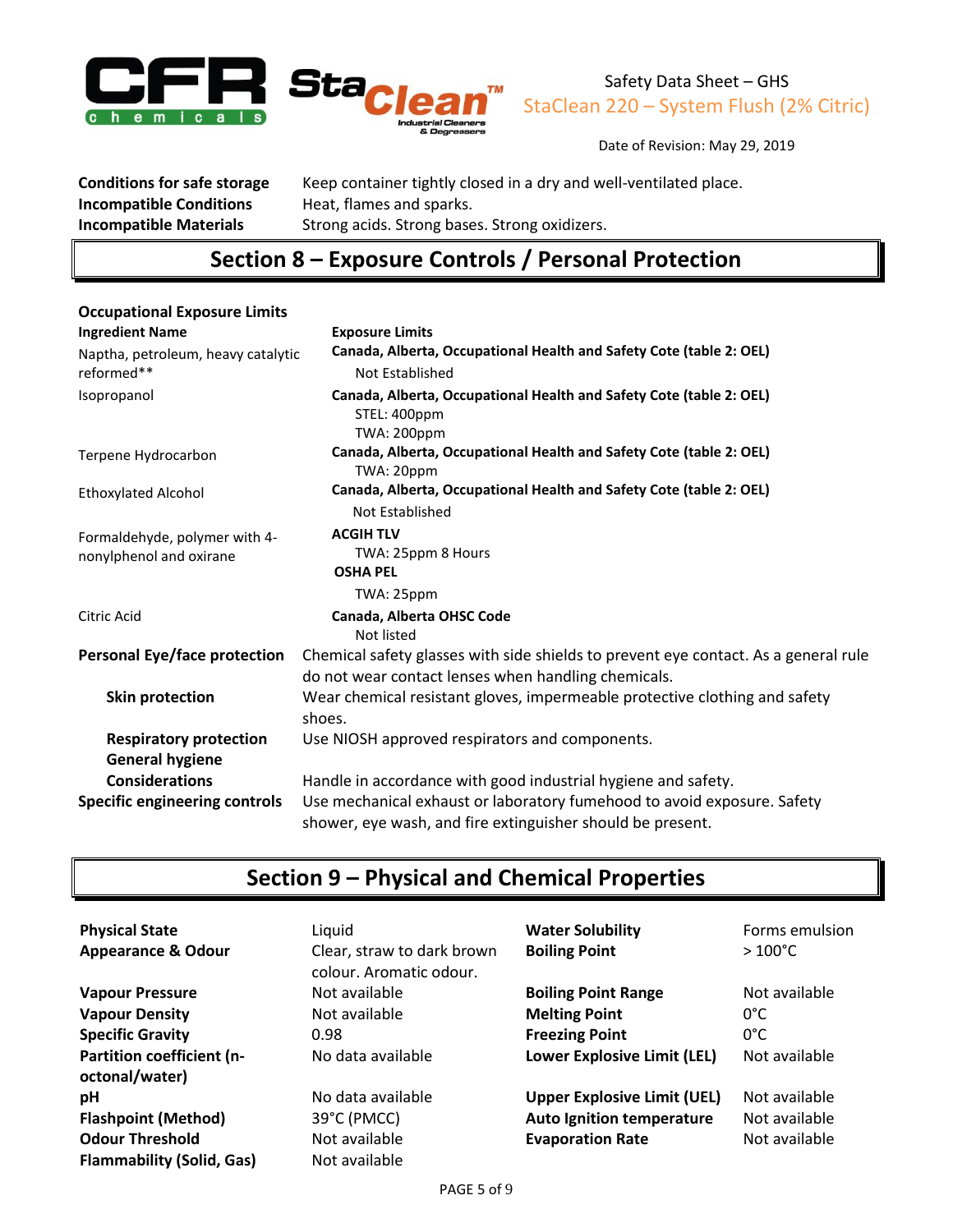

Date of Revision: May 29, 2019

**Decomposition Temperature** Not available **Viscosity Viscosity** Not available

# **Section 10 – Stability and Reactivity**

| Reactivity                                | Heating may cause fire.                                                 |
|-------------------------------------------|-------------------------------------------------------------------------|
| <b>Chemical stability</b>                 | Stable under recommended storage conditions.                            |
| <b>Possibility of hazardous reactions</b> |                                                                         |
|                                           | No data available                                                       |
| <b>Conditions to avoid</b>                | Heat, flames and sparks.                                                |
| <b>Materials to avoid</b>                 | Strong acids. Strong bases. Strong oxidizers.                           |
| <b>Hazardous decomposition products</b>   |                                                                         |
|                                           | Hazardous decomposition products formed under fire conditions. - Carbon |
|                                           | oxides. Other decomposition products - No data available                |

## **Section 11- Toxicological Information**

#### **Information on Likely Routes of Exposure**

| <b>Inhalation</b>                             | May be harmful if inhaled. Causes respiratory tract irritation. |
|-----------------------------------------------|-----------------------------------------------------------------|
| <b>Skin</b>                                   | Causes skin irritation.                                         |
| Eve                                           | Causes serious eye irritation.                                  |
| Ingestion                                     | May be harmful if swallowed.                                    |
| Acute and Chronic Tovicity, No data quailable |                                                                 |

**Acute and Chronic Toxicity** No data available

| <b>Acute toxicity</b>                                      |                     |                |               |                          |
|------------------------------------------------------------|---------------------|----------------|---------------|--------------------------|
| <b>Product/Ingredient Name</b>                             | <b>Result</b>       | <b>Species</b> | <b>Dose</b>   | <b>Exposure</b>          |
| Naptha, petroleum heavy                                    | LC50 Inhalation gas | Rat            | $>5.04$ mg/L  | 4 Hr                     |
| catalytic reformed                                         | LD50 Dermal         | Rabbit         | $>2000$ mg/kg | 24 Hr                    |
|                                                            | LC50 Inhalation gas | Rat            | 73mg/L        | 4 Hr                     |
| Isopropanol                                                | LD50 Oral           | Rat            | 5045mg/kg     | $\overline{\phantom{a}}$ |
|                                                            | LD50 Dermal         | Rabbit         | 12870mg/kg    | $\overline{\phantom{a}}$ |
| Terpene Hydrocarbon                                        | LD50 Oral           | Rat            | 4400ppm       | $\overline{\phantom{a}}$ |
|                                                            | LD50 Dermal         | Rabbit         | >5000mg/kg    | $\overline{\phantom{a}}$ |
| <b>Ethoxylated Alcohol</b>                                 | LD50 Oral           | Rat            | >2000mg/kg    |                          |
| Formaldehyde, polymer<br>with 4-nonylphenol and<br>oxirane | No data available   |                |               |                          |
| Citric Acid                                                | LD50 Oral           | Rat            | 5400mg/kg     | $\overline{\phantom{0}}$ |
|                                                            | LD50 Dermal         | Rat            | 2000mg/kg     | $\overline{\phantom{a}}$ |
|                                                            |                     |                |               |                          |

### **Skin corrosion/irritation** Causes skin irritation.

**Serious eye damage/eye irritation**

Causes serious eye irritation.

#### **Respiratory or skin sensitization** Not classified. **Mutagenicity** May cause genetic defects.

|                                                                               | May cause drowsiness or dizziness.                   |  |
|-------------------------------------------------------------------------------|------------------------------------------------------|--|
| Specific target organ toxicity - single exposure (Globally Harmonized System) |                                                      |  |
| <b>Reproductive toxicity</b>                                                  | Suspected of damaging fertility or the unborn child. |  |
| Carcinogenicity                                                               | May cause cancer.                                    |  |
| <b>IVIUTAGENICITY</b>                                                         | iviav cause genetic defects.                         |  |

PAGE 6 of 9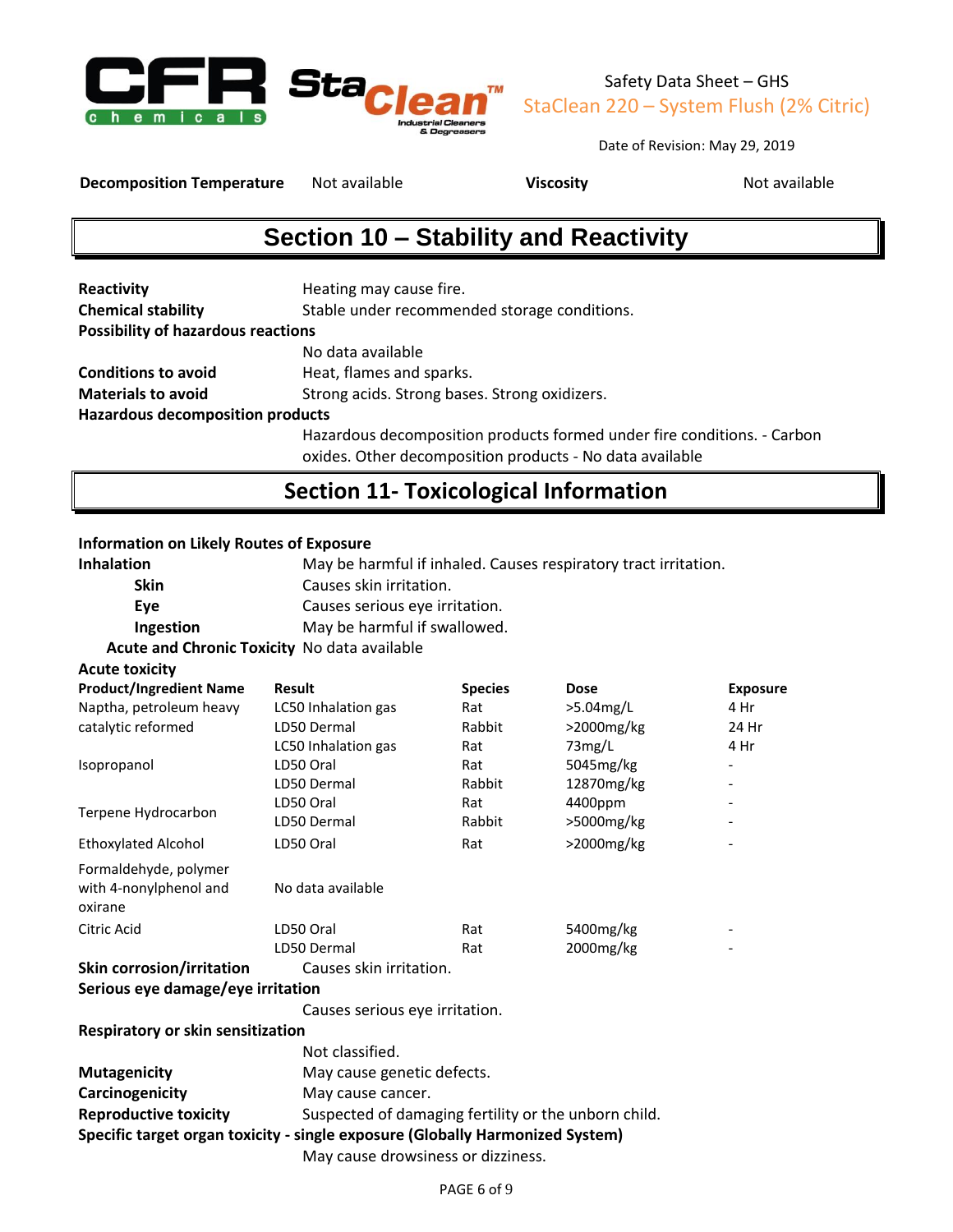

Date of Revision: May 29, 2019

**Specific target organ toxicity - repeated exposure (Globally Harmonized System)**

Not assigned. **Aspiration hazard**

May be fatal if swallowed and enters airways.

**Delayed and Immediate Effects and also Chronic Effects from Short and Long Term Exposure**

| <b>Short Term Exposure</b>                |                   |                    |
|-------------------------------------------|-------------------|--------------------|
| <b>Potential immediate Health Effects</b> |                   | No data available. |
| <b>Potential Delayed Health Effects</b>   |                   | No data available. |
| <b>Long Term Exposure</b>                 |                   |                    |
| <b>Potential immediate Health Effects</b> |                   | No data available. |
| <b>Potential Delayed Health Effects</b>   |                   | No data available. |
| <b>Potential Chronic Effects</b>          |                   | No data available. |
| <b>Synergistic effects</b>                | No data available |                    |

## **Section 12 – Ecological Information**

#### **Toxicity**

| <b>Product / Ingredient Name</b>                        |                   | <b>Result</b>                                           | <b>Species</b>                                        | <b>Exposure</b> |
|---------------------------------------------------------|-------------------|---------------------------------------------------------|-------------------------------------------------------|-----------------|
| Naptha, petroleum heavy catalytic reformed              |                   | Acute EC50-<br>11mg/L<br>Acute LC50                     | Pseudokirchneriella<br>subcaptata                     | 72 Hr           |
| Isopropanol                                             |                   | 9640mg/L<br>Acute EC50<br>5102mg/L                      | Fish – Pimephales promelas<br>Daphnia - Daphnia magna | 96 Hr<br>24 Hr  |
| Terpene Hydrocarbon                                     |                   | No data available                                       |                                                       |                 |
| <b>Ethoxylated Alcohol</b>                              |                   | No data available                                       |                                                       |                 |
| Formaldehyde, polymer with 4-nonylphenol and<br>oxirane |                   | No data available                                       |                                                       |                 |
| Citric Acid                                             |                   | LC50 440mg/L                                            | Fish - Leuciscus idus                                 | 48 Hr           |
| <b>Persistence and degradability</b>                    |                   |                                                         |                                                       |                 |
| Biodegradability                                        |                   | May cause long-term adverse effects in the environment. |                                                       |                 |
| <b>Bioaccumulative potential</b>                        | No data available |                                                         |                                                       |                 |
| <b>Mobility in soil</b>                                 | No data available |                                                         |                                                       |                 |
| <b>PBT and vPvB assessment</b>                          | No data available |                                                         |                                                       |                 |
| <b>Other adverse effects</b>                            | None known.       |                                                         |                                                       |                 |

## **Section 13 – Disposal Considerations**

| <b>Product</b>                | This combustible material may be burned in a chemical incinerator equipped with<br>an afterburner and scrubber. Offer surplus and non-recyclable solutions to a<br>licensed disposal company. Contact a licensed professional waste disposal service |
|-------------------------------|------------------------------------------------------------------------------------------------------------------------------------------------------------------------------------------------------------------------------------------------------|
|                               | to dispose of this material.                                                                                                                                                                                                                         |
| <b>Contaminated packaging</b> | Dispose of as unused product.                                                                                                                                                                                                                        |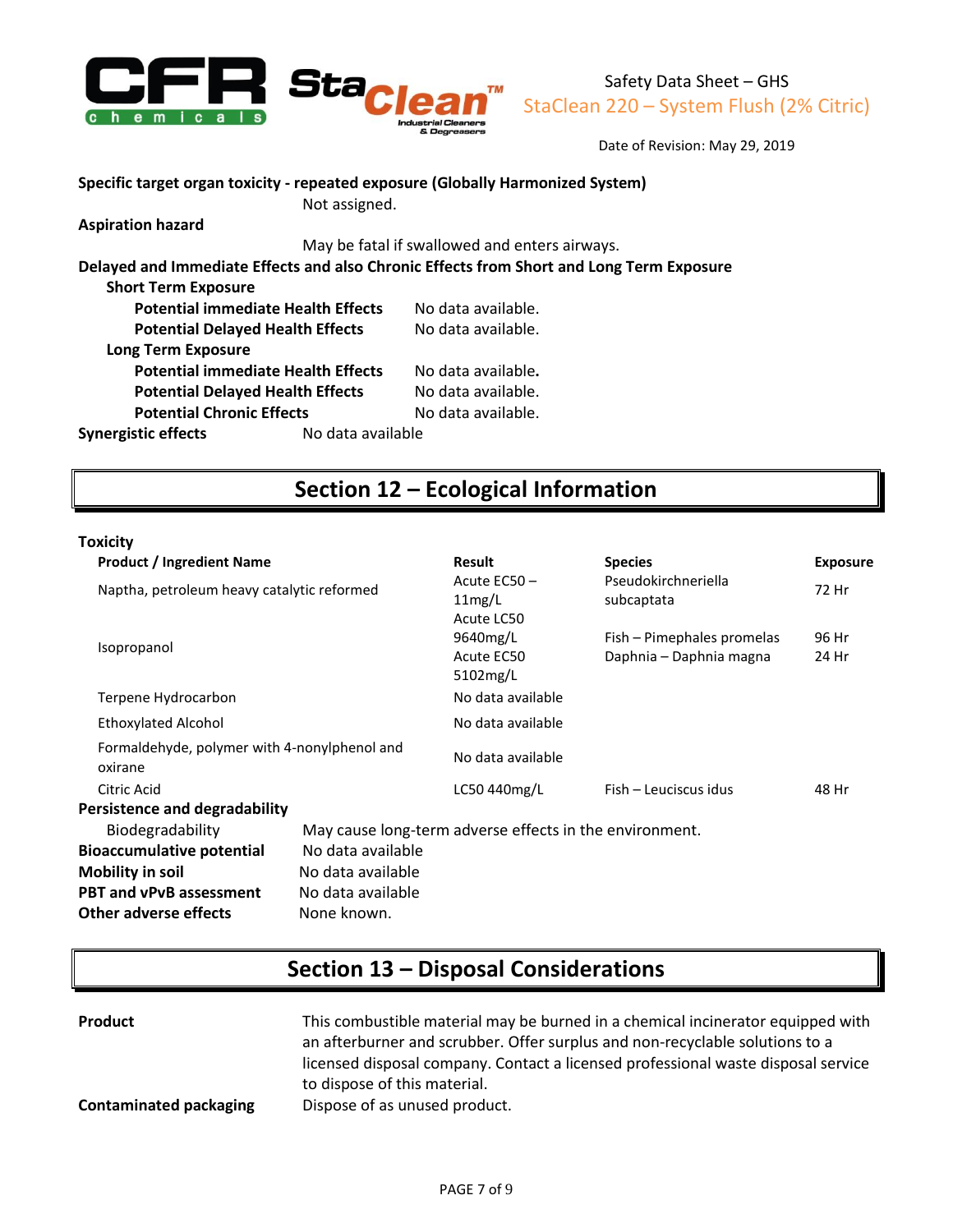

Date of Revision: May 29, 2019

**Section 14 - Transportation Information**

| <b>CANADA Transportation of Dangerous Goods (TDG)</b><br><b>Shipping Name</b><br><b>Class</b><br><b>UN Number</b><br><b>Packaging Group:</b><br>Label | UN1268, Petroleum Distillates, N.O.S., 3. PG III<br>3<br>UN1268<br>Ш                                                                                                                     |
|-------------------------------------------------------------------------------------------------------------------------------------------------------|------------------------------------------------------------------------------------------------------------------------------------------------------------------------------------------|
| <b>Reportable Quantity</b>                                                                                                                            | 12345.7 lbs / 5604.9Kg [2177.5 gal / 8242.6L]<br>Package sizes shipped in quantities less than the product reportable quantity are<br>not subject to the RW transportation requirements. |
| <b>Environmental hazards</b><br>Transportation in bulk,<br>if applicable                                                                              | <b>Marine Pollutant</b><br>No data available                                                                                                                                             |
| <b>Special Precautions</b>                                                                                                                            | No data available                                                                                                                                                                        |

## **Section 15 – Regulatory Information**

#### **DSL (Canadian Domestic Substances List)**

#### **and CEPA (Canadian Environmental Protection Act)**

All components of this product are in compliance with the chemical notification requirements of the NSN Regulations under CEPA, 1999.

#### **TSCA Inventory** Listed

This product has been classified in accordance with the hazard criteria of the Hazardous Products Regulations and the SDS contains all the information required by the Hazardous Products Regulations.

## **Section 16 – Other Information**

#### REVISION SUMMARY:

Date of Preparation April 1, 2017 Date of Revision May 29, 2019

SDS Prepared by: CFR Lab Manager

CFR Chemicals Inc. provides the information contained herein in good faith, but makes no representation as to its comprehensiveness or accuracy. This document is intended only as a guide to the appropriate precautionary handling of the material by a properly trained person using this product. Individuals receiving the information must exercise their independent judgment in determining its appropriateness for a particular purpose. CFR Chemicals Inc. MAKES NO REPRESENTATIONS OR WARRANTIES, EITHER EXPRESS OR IMPLIED, INCLUDING WITHOUT LIMITATION ANY WARRANTIES OF MERCHANTABILITY, FITNESS FOR A PARTICULAR PURPOSE WITH